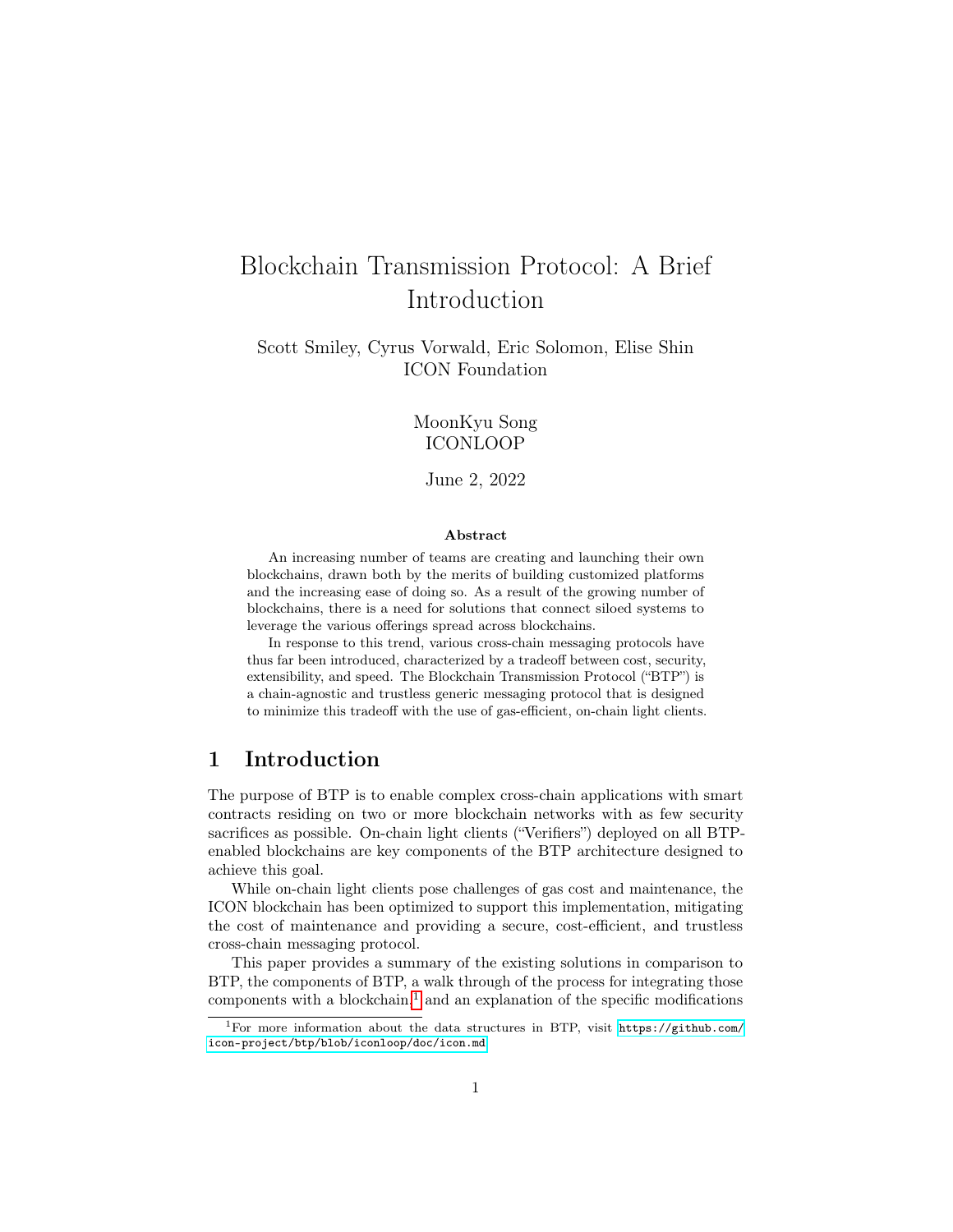made to the ICON blockchain to support this protocol.

# 2 Existing Solutions

There are several existing models for cross-chain messaging. The following are the most popular solutions as of today:

Proof-Of-Authority Consensus - Rely on signatures by permissioned validators to confirm to the destination chain that a transaction occurred on the source chain. Because validators are assumed to be trustworthy, verification is unnecessary. Example Implementation: Wormhole [\[1\]](#page-9-0)

SMPC (Secure-Multiparty-Computation) - Securely and secretly break a private key into many pieces, then distribute the pieces amongst a validator set. The validator set can be permissioned (i.e. Proof of Authority) or permissionless (i.e. Proof of Stake). Validators form consensus on transactions that occur on the source chain and relay transactions deemed valid to the destination chain. Example Implementation: MultiChain [\[2\]](#page-9-1)

 $Relay + Oracle - Rely$  on two-party consensus between a Relay with message proofs and an Oracle to provide block data. The transaction proof is checked against the block data to validate its authenticity. Example Implementation: LayerZero [\[3\]](#page-9-2)

Optimistic Interchain Communication - Assume all transactions are honest, usually after a certain time frame, and rely on off-chain participants to report malicious activity. Malicious activity is easily detectable by design. It can be accompanied with Proof of Stake to punish malicious participants. Example Implementation: Optics [\[4\]](#page-9-3), Nomad [\[5\]](#page-9-4)

Light Client - Rely on a light-client to validate data from a source blockchain on the destination blockchain. A Relay forwards message proofs from the source to the destination, where the destination has a light client of the source to validate the message proof. Example Implementation: IBC [\[6\]](#page-9-5)

# 3 BTP Security Model

BTP leverages light clients for on-chain verification of messages passed between blockchains. There are two common challenges with light client solutions:

- 1. Extensibility Integrating new networks can be difficult and time consuming
- 2. Maintenance costs Updating on-chain light clients with live block data can be prohibitively expensive

BTP addresses both of the aforementioned challenges. Extensibility, in the context of integrating new networks to the BTP ecosystem, is achieved through the use of on-chain light clients and a hub architecture. The hub architecture refers to a blockchain that is used as an intermediary to route messages from the source blockchain to the destination blockchain. More details on the ICON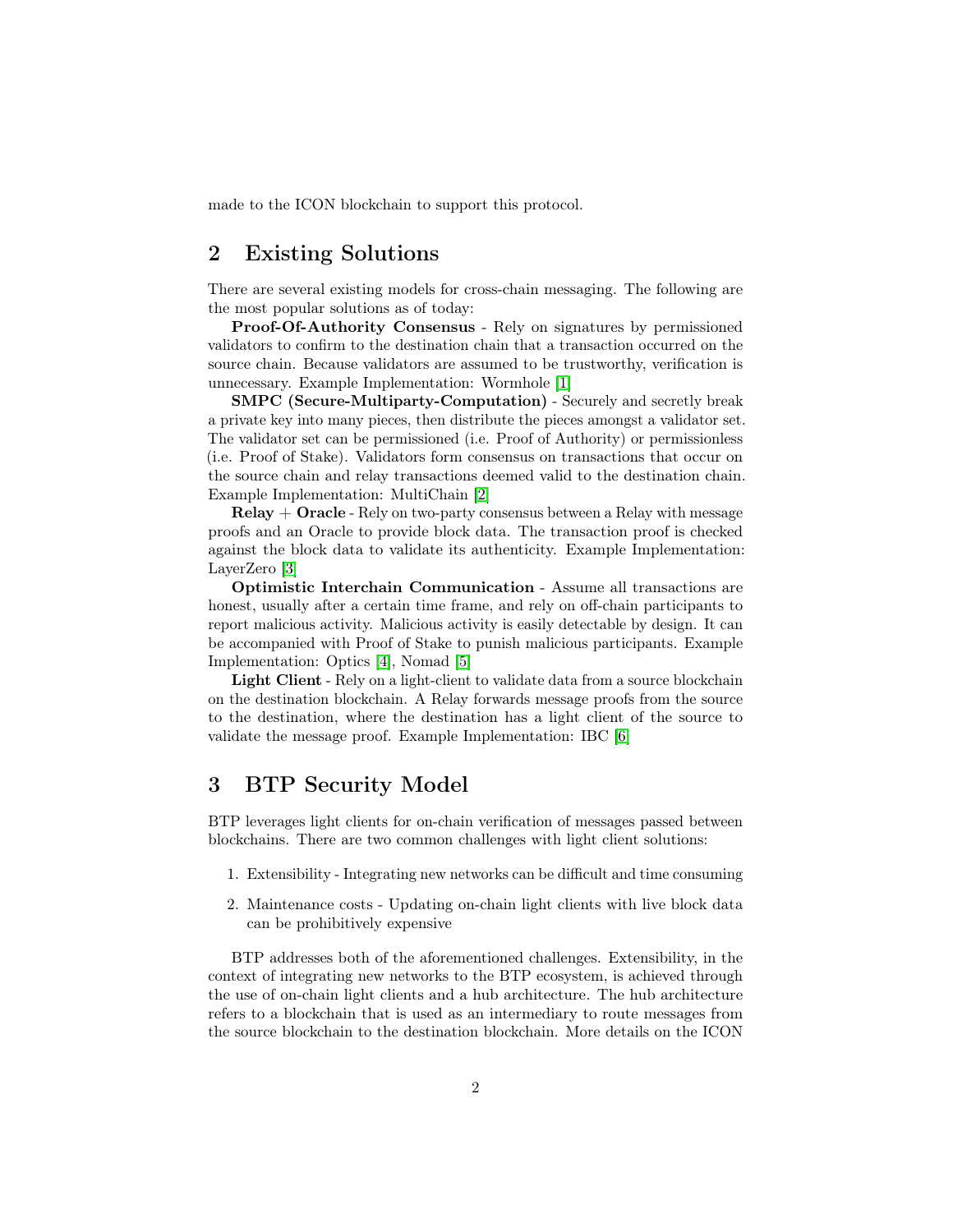blockchain architecture that enables it to efficiently operate as a hub can be found in the section titled [ICON Blockchain Modifications](#page-7-0).

The hub model includes light clients of all connected networks deployed on one network. It also makes new integrations easier. The hub maintains light clients of all connected networks to verify and route transactions as needed. New integrations must only deploy the light client of the hub, which can be easily copied or translated from existing implementations. See [1](#page-2-0) below for a graphical depiction of the hub architecture.



<span id="page-2-0"></span>Figure 1: Hub architecture

Existing light client solutions may require the target blockchain's validators to upgrade their software, which calls for a network hard-fork. On-chain light clients remove this requirement because the light client state is deployed and maintained at the smart contract layer. This makes it easier to deploy BTP to new networks, because neither permission nor action is required from the target network.

Maintenance costs are addressed by two features on the core ICON blockchain: BTP Blocks and the Verifier Whitelist. See the section titled [ICON Blockchain](#page-7-0) [Modifications](#page-7-0) for more information on how maintenance costs are addressed using these features.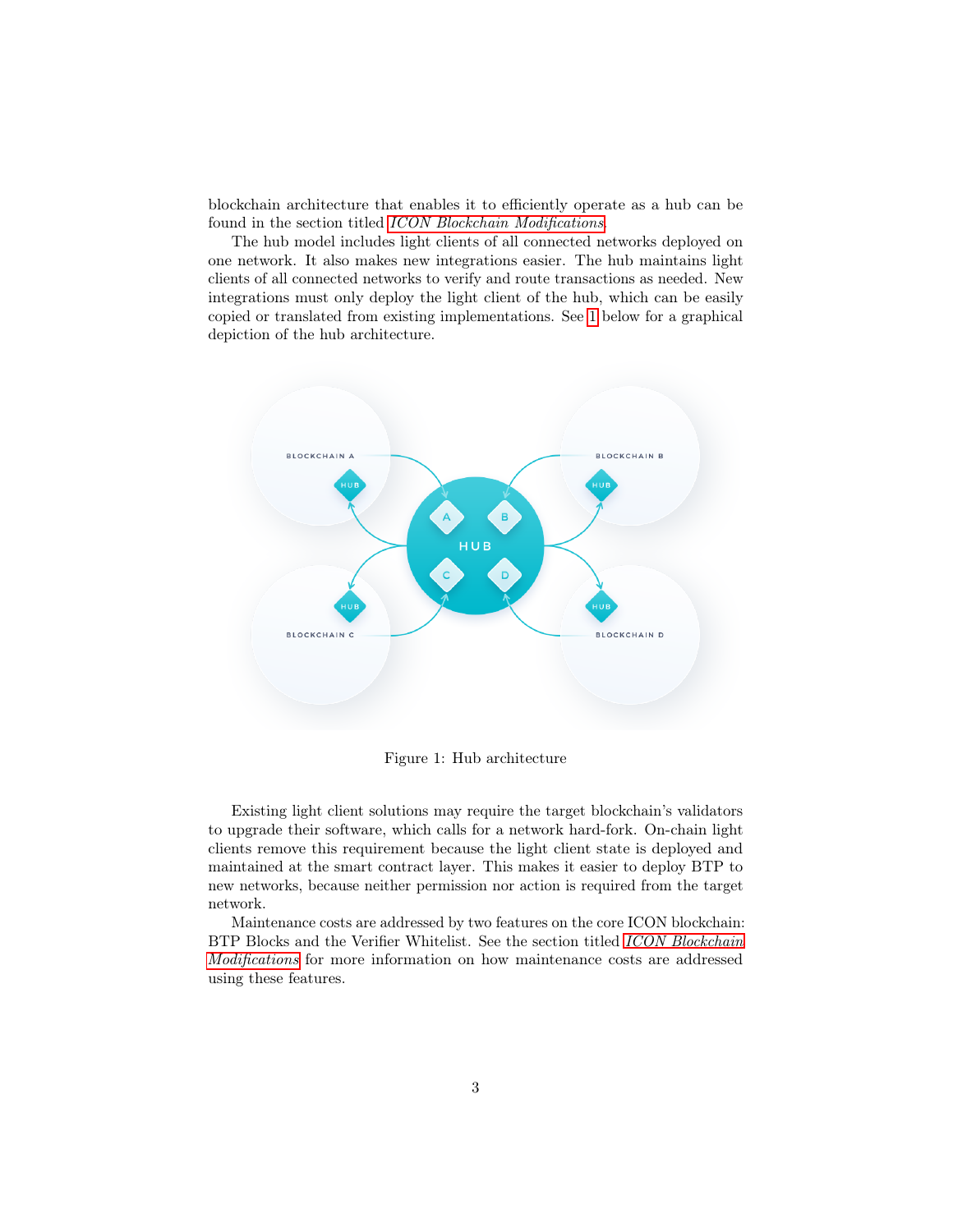### 4 Components

BTP includes one off-chain component as well as a set of smart contracts to process and verify messages (the reason for the off-chain component is explained in the component subsection titled [Message Relay](#page-3-0).):

- 1. Service Handler
- 2. Message Broker
- 3. Message Relay (off-chain)
- 4. Message Verifier

For more information about the components, visit [https://github.com/](https://github.com/icon-project/IIPs/blob/master/IIPS/iip-25.md) [icon-project/IIPs/blob/master/IIPS/iip-25.md](https://github.com/icon-project/IIPs/blob/master/IIPS/iip-25.md)

#### 4.1 Service Handler

The service handler handles requests to send any instructions from one blockchain to another. Only permissioned Service Handlers may call a Broker (described in the next section) in order to prevent malicious contracts from attacking the BTP network.

The primary service handler is the Arbitrary Call Service, which allows for third-party developers to build their own bespoke services as extensions of BTP. End users will call the Service Handler on the source blockchain, resulting in a BTP message being sent to the destination blockchain. Depending on an application developer's design decisions, users may need to call functions to execute the transaction on the destination network.

#### 4.2 Message Broker

Message brokers, which may be shortened to brokers, act as central hubs of all BTP messages for their respective networks. Each BTP-enabled network has one message broker smart contract at minimum – however, it can have more to scale with the number of messages if needed.

The message broker links the permissioned service handler and message verifier. On the sending blockchain, the message broker translates service messages from the service handler to BTP messages and sequentially routes BTP messages to the message relay. On the receiving blockchain, the message broker sequentially routes all relay messages to the message verifier and sequentially routes verified BTP messages to the service handler.

#### <span id="page-3-0"></span>4.3 Message Relay

The relay, short for message relay, is a necessary off-chain component because blockchain networks are inherently restricted from initiating outward calls to external networks. In the context of BTP, a relay is defined as an incentivized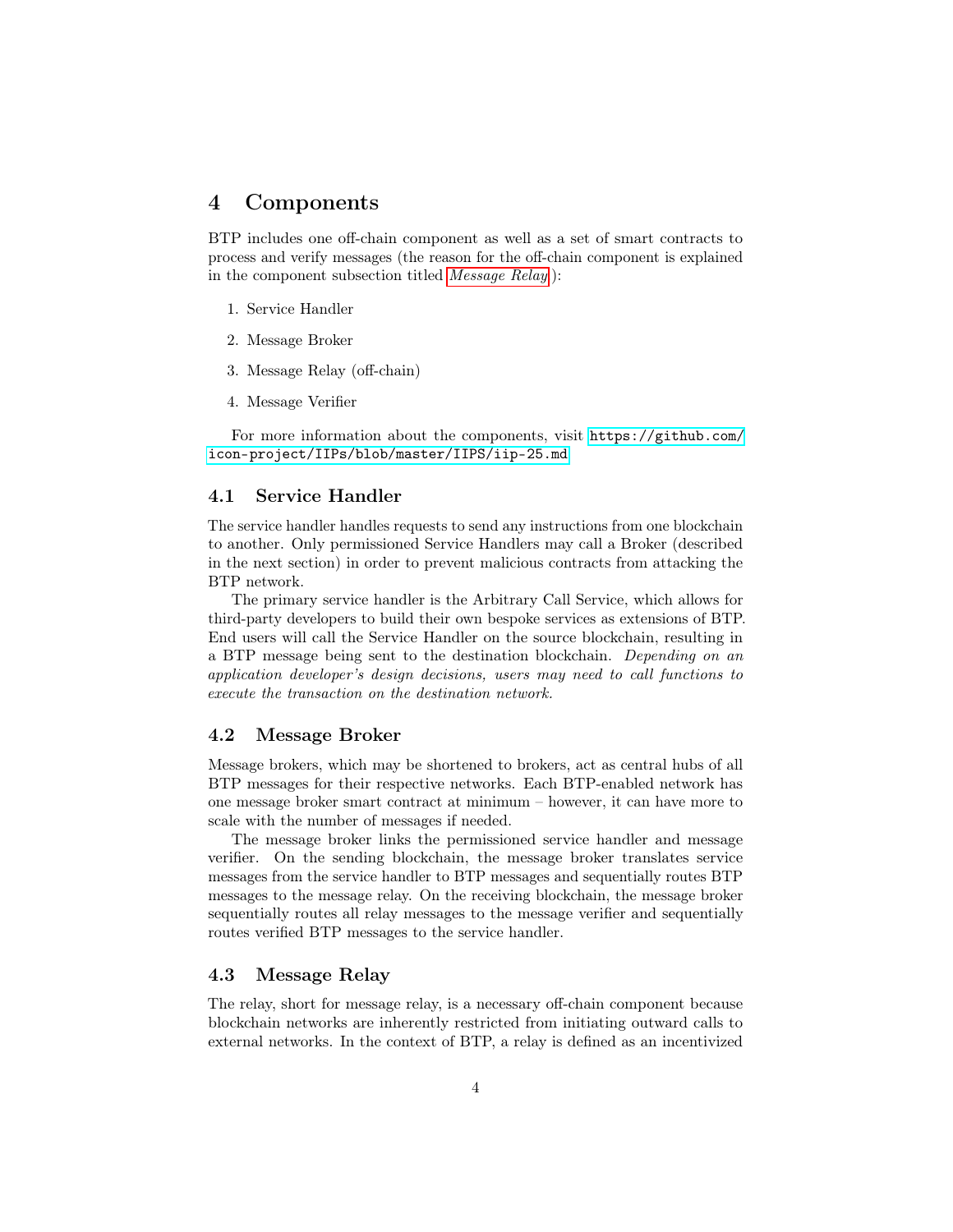off-chain server that forwards messages and synchronizes the message verifiers between blockchains.

Relay messages are Recursive Length Prefix (RLP)-encoded BTP messages that include block updates, block proofs, and message proofs.[\[7\]](#page-10-0) All relay messages are delivered in order, using a sequence number that prevents skipped or duplicated messages.[2](#page-4-0)

#### 4.4 Message Verifier

The message verifier is an on-chain light client of the source blockchain, stored in a smart contract on the destination blockchain. It sequentially decodes and verifies relay messages using block headers and validator signatures from the source blockchain.

Message verifiers track block headers, as opposed to full blocks, and receive block updates from message relays to arrive at the latest state. This state is typically the merkle root of the old block headers. With this information, the message verifier can prove inclusion of a given block header using only the security assumptions of the source blockchain.

## 5 Integration of Components

This section will walk through an example transaction of sending a BTP-enabled token from Blockchain A to Blockchain B using the Arbitrary Call Service and each of the aforementioned components.

### 5.1 Arbitrary Call Service

The following example uses the Arbitrary Call Service to enable a proof of concept of a "BTP Token." A wrapped token is collateralized by native tokens on the source blockchain locked in a smart contract awaiting redemption, while a BTP token has mint and burn permissions triggered by BTP Messages as illustrated below. Note that certain transactions should be able to be reverted in the event of cross chain message failure. For a BTP token, this means refunding burned tokens if the cross-chain transaction fails.

### 5.2 Example

Let's say a user wants to perform cross chain transaction  $CCT_x$  to transfer x amount of BTP-enabled token  $TK^3$  $TK^3$  from blockchain A to blockchain B. The user's wallet address on A is  $A_{addr}$  and the user's wallet address on B is  $B_{addr}$ . We represent this transaction as payload  $P$  with ordered unique identifier  $N$ .

<span id="page-4-0"></span><sup>2</sup>For more information about the relay message data structure, visit [https://github.com/](https://github.com/icon-project/btp/blob/iconloop/doc/icon.md#relaymessage) [icon-project/btp/blob/iconloop/doc/icon.md#relaymessage](https://github.com/icon-project/btp/blob/iconloop/doc/icon.md#relaymessage)

<span id="page-4-1"></span><sup>&</sup>lt;sup>3</sup>A BTP-enabled token transfers tokens across blockchains by burning tokens on the sending blockchain, and minting tokens on the receiving blockchain.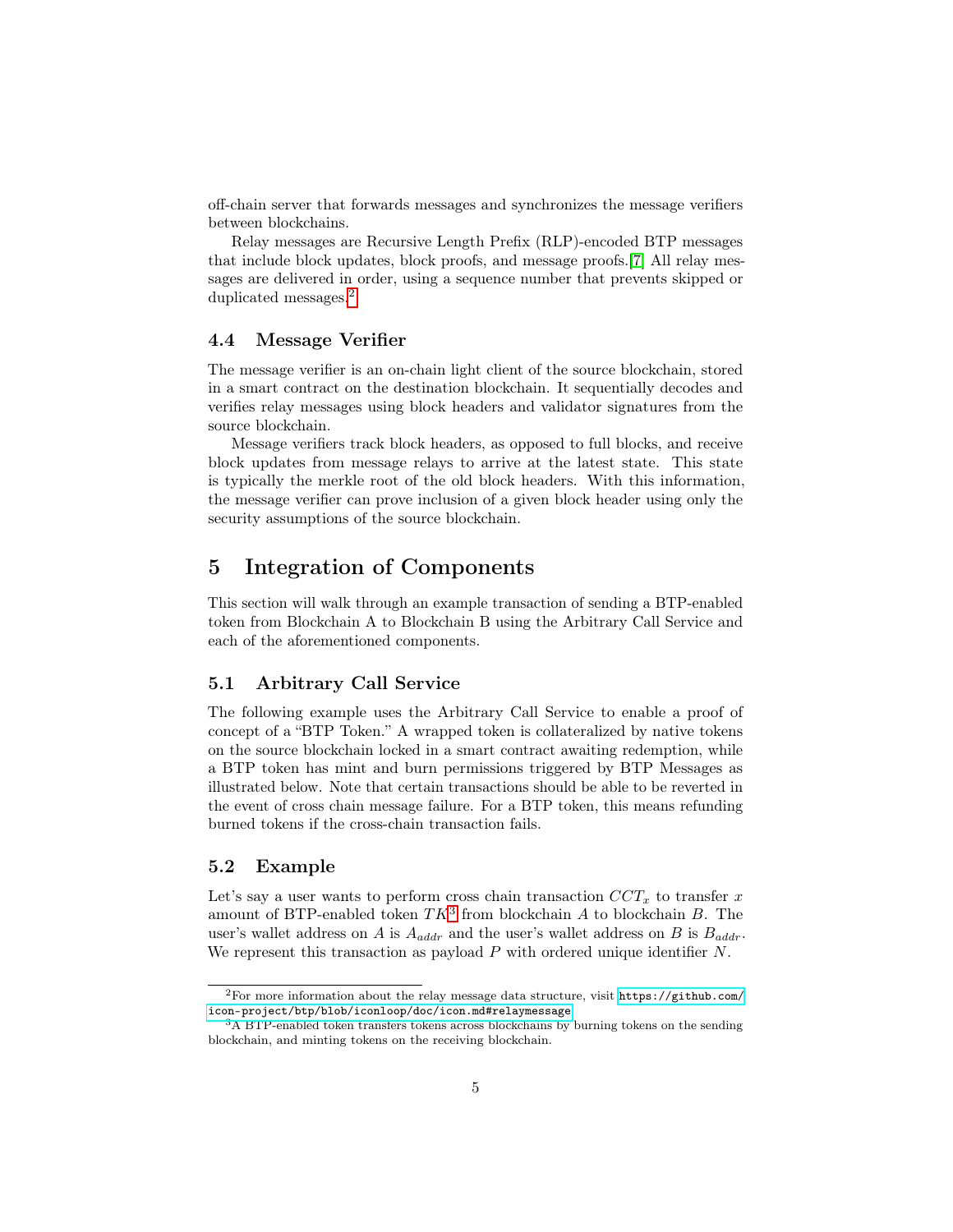Cross-chain Transaction (CCT)



Figure 2: Cross-chain transaction

### Atomicity

 $CCT_x$  consists of 3 on-chain transactions.  $CCT_x$  is successful if and only if the following 3 transactions are all successful.

$$
T_1 = A_{addr} - x; P_A \rightarrow P_R
$$
  
\n
$$
T_2 = P_R \rightarrow P_B; verify(T_1)
$$
  
\n
$$
T_3 = B_{addr} + x
$$

Otherwise,  $CCT_x$  is rejected, the process backs out, and x user funds at  $A_{addr}$ are intact.[4](#page-5-0)

<span id="page-5-0"></span><sup>&</sup>lt;sup>4</sup>Note that certain transactions should be able to be reverted in the event of cross chain message failure. For a BTP token, this means refunding burned tokens if the cross-chain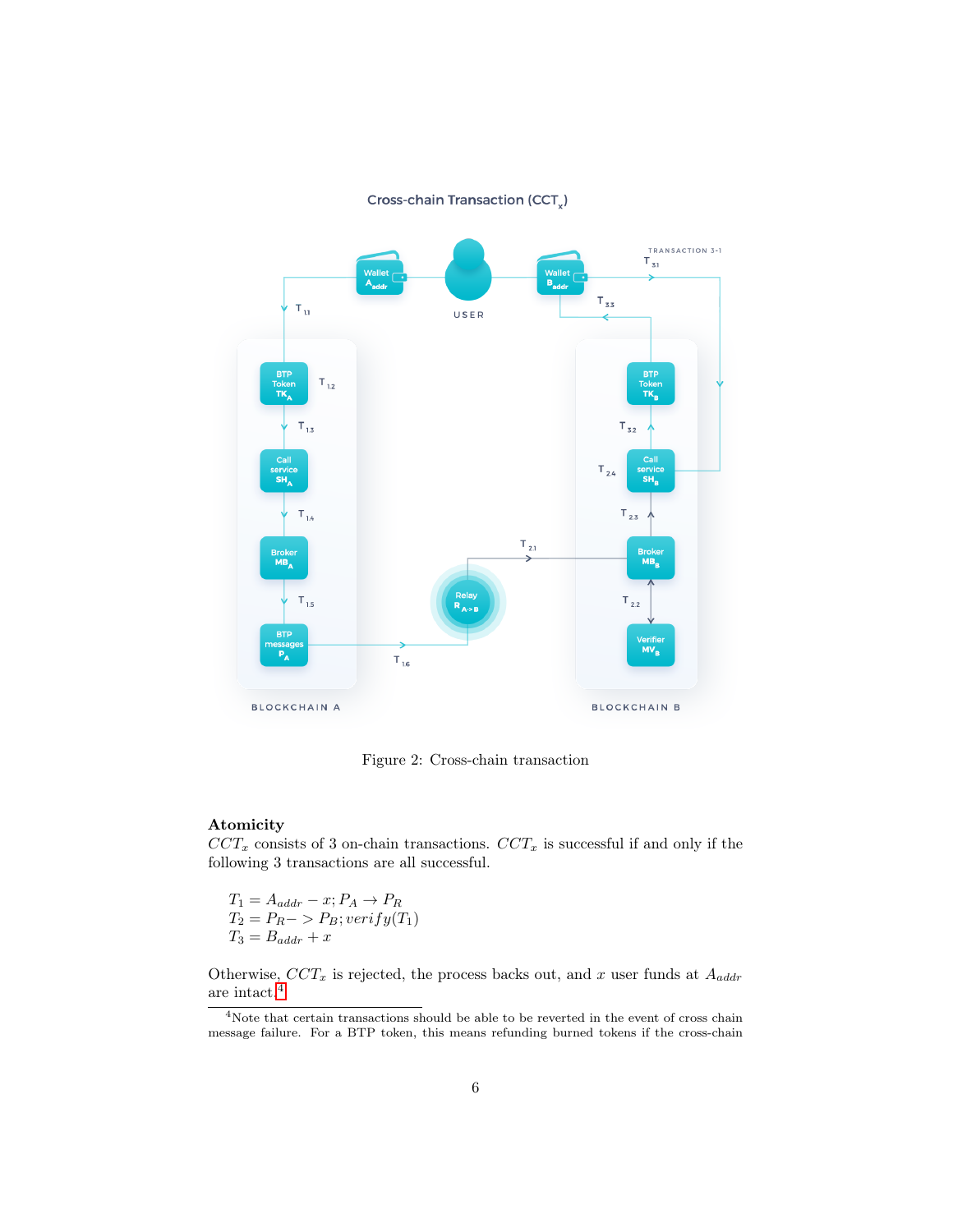#### $T_1$ : Initiated on the source chain by the user

- 1. User calls  $TK_A.send(B_{NID}, B_{addr}, x)$  to initiate  $T_1. B_{NID}$  is B's network ID.
- 2. T $K_A$  burns xTK from  $A_{addr}$ .
- 3. TK<sub>A</sub> calls  $SH_A$  sendCallMessage( $B_{NID}$ ,  $P_A$ , E), where  $P_A$  is the  $CCT_x$ payload on  $A$  and  $E$  is the rollback function for error handling associated with  $TK_A.send.$ <sup>[5](#page-6-0)</sup>  $SH_A$  assigns monotonically increasing sequence number N to  $P_A$ .<sup>[6](#page-6-1)</sup>
- 4.  $SH_A$  calls  $MB_A.sendMessage(B_{NID}, SH_{BID}, N, P_A)$ , where  $MB_A$  is the message broker on blockchain A, and  $SH_{B<sub>I</sub>D}$  is the ID of the service handler on blockchain B.
- 5.  $MB_A$  emits  $P_A$ .
- 6. Relay  $R_{A\rightarrow B}$  listens for  $P_A$ .

#### T2: Initiated on the destination chain by  $R_{A\rightarrow B}$

- 7.  $R_{A\rightarrow B}$  routes P to  $MB_B$  via  $MB_B.hand leRelayMessage(MB_{A}D, P_B)$ , where  $P_R$  is the  $CCT_x$  payload RLP encoded and includes merkle proof that  $P_A \exists A$ .
- 8.  $MB_B$  calls  $MV_B.handleRelayMessage(MB_{BID}, MB_{AID}, N, P_R)$  which decodes and verifies  $P_R$ .
- 9. MB<sub>B</sub> calls  $SH_B.hand le BTPMessage(A_{NID}, SH_{BID}, N, P_B)$  to trigger  $P_B$ .
- 10.  $SH_B$  emits  $P_B$  to notify the user of  $T_2$ 's execution.

#### $T_3$ : Initiated on the destination chain by the user<sup>[7](#page-6-2)</sup>

- 11. User calls  $SH_B.executeCall(N)$  to begin the minting process.
- 12.  $SH_B$  calls  $TK_B.mint(x, B_{addr})$ .
- 13. T $K_B$  mints xTK to  $B_{addr}$ .

Note that in this example,  $CCT_x$  involves transferring x TK from A to B, but it could be a cross chain transaction to do anything supported by smart contract functionality.  $f(x) = A_{addr} - x$  and  $h(x) = B_{addr} + x$  could be replaced with any other functions, and the rest of the steps are the same.

transaction fails.

<span id="page-6-1"></span><span id="page-6-0"></span><sup>&</sup>lt;sup>5</sup>If  $\forall (T_1, T_2, T_3)$  fail, a failure message routes to  $SH_A$  which calls E to revert A's state.

<sup>&</sup>lt;sup>6</sup>For simplicity, we assign the service handler's sequence number to be the same as the message broker's sequence number. In practice, these parameters are different because there can be many independent service handlers routing to the same message broker.

<span id="page-6-2"></span><sup>&</sup>lt;sup>7</sup>Note that  $T_3$  could be initiated by any account, but in this example it is initiated by the user.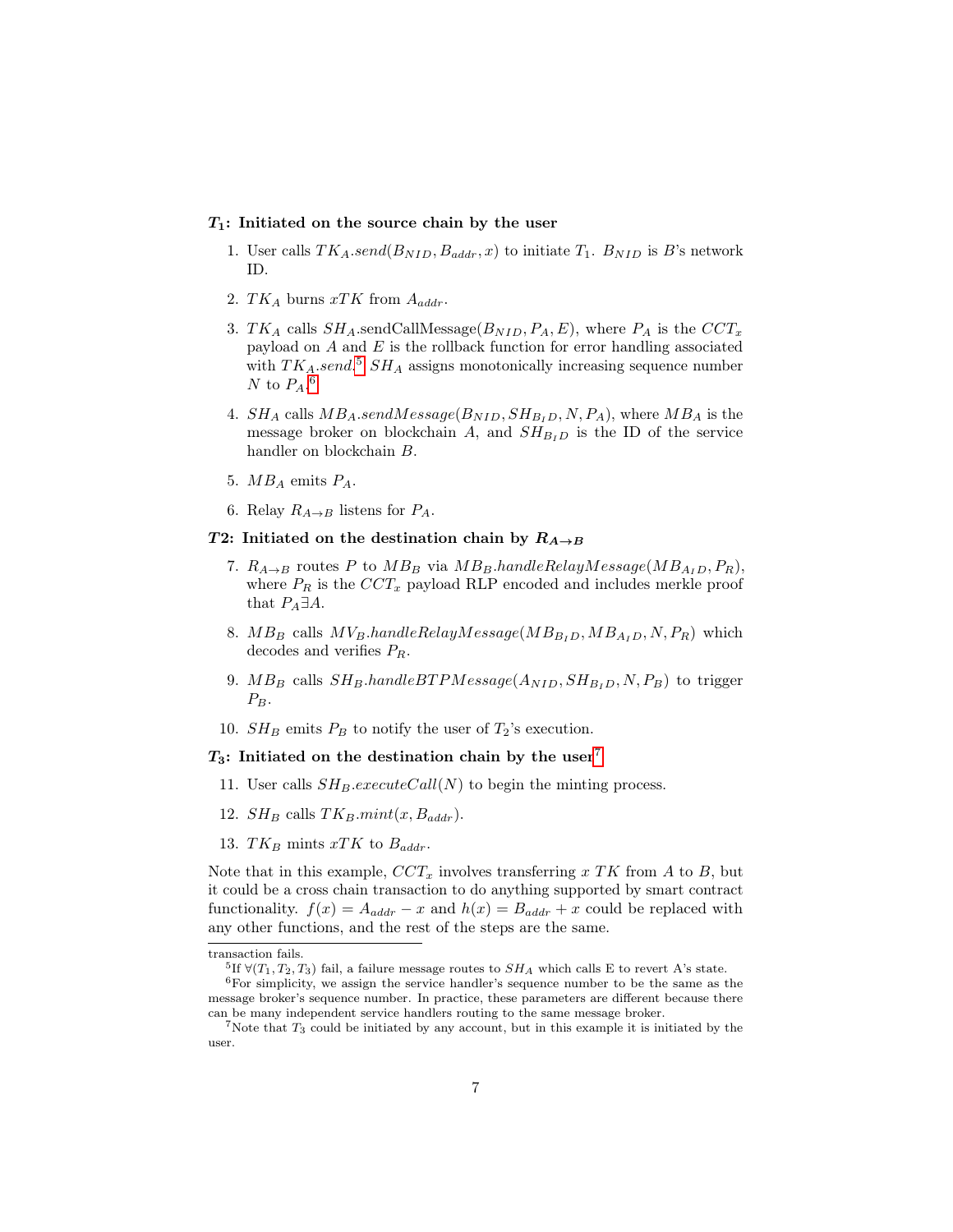# <span id="page-7-0"></span>6 ICON Blockchain Modifications

BTP's light client architecture would typically be prohibitively expensive because proof verification is computationally expensive and every block must be verified to keep track of changes to the validator signature list. Additionally, certain smart contract environments may not support the necessary hashing functions, which would require a network hard fork to support BTP.

However, the ICON blockchain will be modified<sup>[8](#page-7-1)</sup> to reduce these costs and remove the necessity for network hardforks using two key features: BTP blocks and the Verifier Whitelist.

### 6.1 BTP Blocks

While ICON blocks are produced every two seconds regardless of BTP activity, BTP blocks are produced only when a BTP Message is sent. BTP blocks are validated by ICON's validator set and are verifiable through ICON blocks.

BTP blocks are not technically blocks themselves, but contain many similar properties. For example, all BTP blocks have a header, but the blocks themselves are not signed by ICON validators. The roots of BTP blocks are included in ICON blocks, which are then signed by ICON's validator set. See Figure [3](#page-8-0) for a graphical representation of BTP blocks.

There will be separate chains of BTP blocks per target network. For example, BTP blocks for Blockchain 1 would only be produced when a user sends a BTP Message to Blockchain 1, while BTP blocks for Blockchain 2 would only be produced when a user sends a BTP Message to Blockchain 2.

There are two primary benefits of BTP blocks:

- 1. Hashing Algorithms Destination chains do not need to support ICON's specific cryptographic hashing algorithm. Instead, ICON supports the hashing algorithms of the integrated destination chains.
- 2. Update Frequency Verifiers on non-ICON chains only need to be updated when there is a BTP Message directed to that respective chain.

### 6.2 Hashing Algorithms

BTP blocks use cryptographic hashing algorithms that are supported by the smart contract environments of their respective destination chains. For example, BTP blocks with Ethereum as the target network will use the Keccak hashing algorithm since that is what is supported by EVM. Without BTP blocks, ICON would need destination chains to support the SHA3-256 hashing algorithm in their smart contract environments to verify ICON blocks with reasonable gas costs. This often requires a hard fork of the destination chain.

<span id="page-7-1"></span><sup>8</sup>At time of writing, the ICON Network does not have these modifications in production. All blockchain modifications require consensus of validators using network governance processes.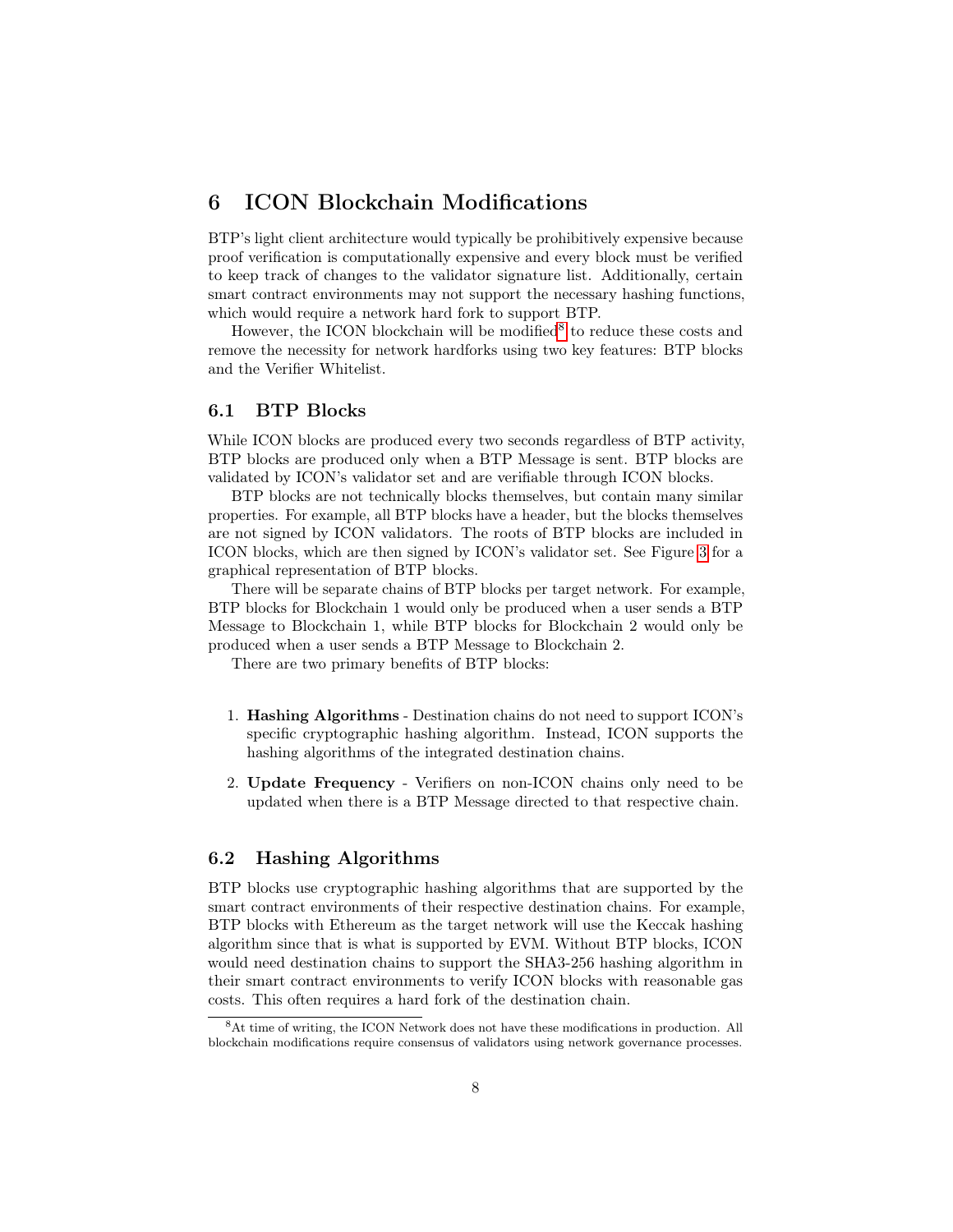

<span id="page-8-0"></span>Figure 3: BTP blocks

### 6.3 Update Frequency

Message verifiers must receive all blocks in order to maintain their trustless nature. If there is no BTP message in a block, this would result in wasted resources on block update transactions with no relevance to BTP. ICON has 2-second block time, which could lead to many irrelevant block updates.

To solve this issue, the ICON Network has implemented the BTP block as an internal blockchain structure specifically dedicated to validating BTP messages. BTP blocks will not be produced unless there is a BTP message, meaning block updates will only be sent to a non-ICON message verifier when there is a BTP message directed toward that respective network. This results in considerable savings on gas costs.

### 6.4 Verifier Whitelist

ICON-based message verifiers will also require regular block updates from message relays. In order to mitigate the cost for message relays, the ICON Blockchain implements a whitelist for message verifier contracts that will remove the gas costs for all successful block update calls.

In order to monitor the computational resources used by message verifiers, the whitelist still calculates the gas cost of each transaction, but does not apply the fee on successful transactions. This mitigates the cost of maintenance while still monitoring network resource consumption.

An alternative to the Message Verifier Whitelist would be to add the message verifiers as precompiled contracts. This solution, however, would limit the extensibility of BTP and add significant complexity to ICON's core infrastructure. Adding new precompiled contracts would require a network hard fork when adding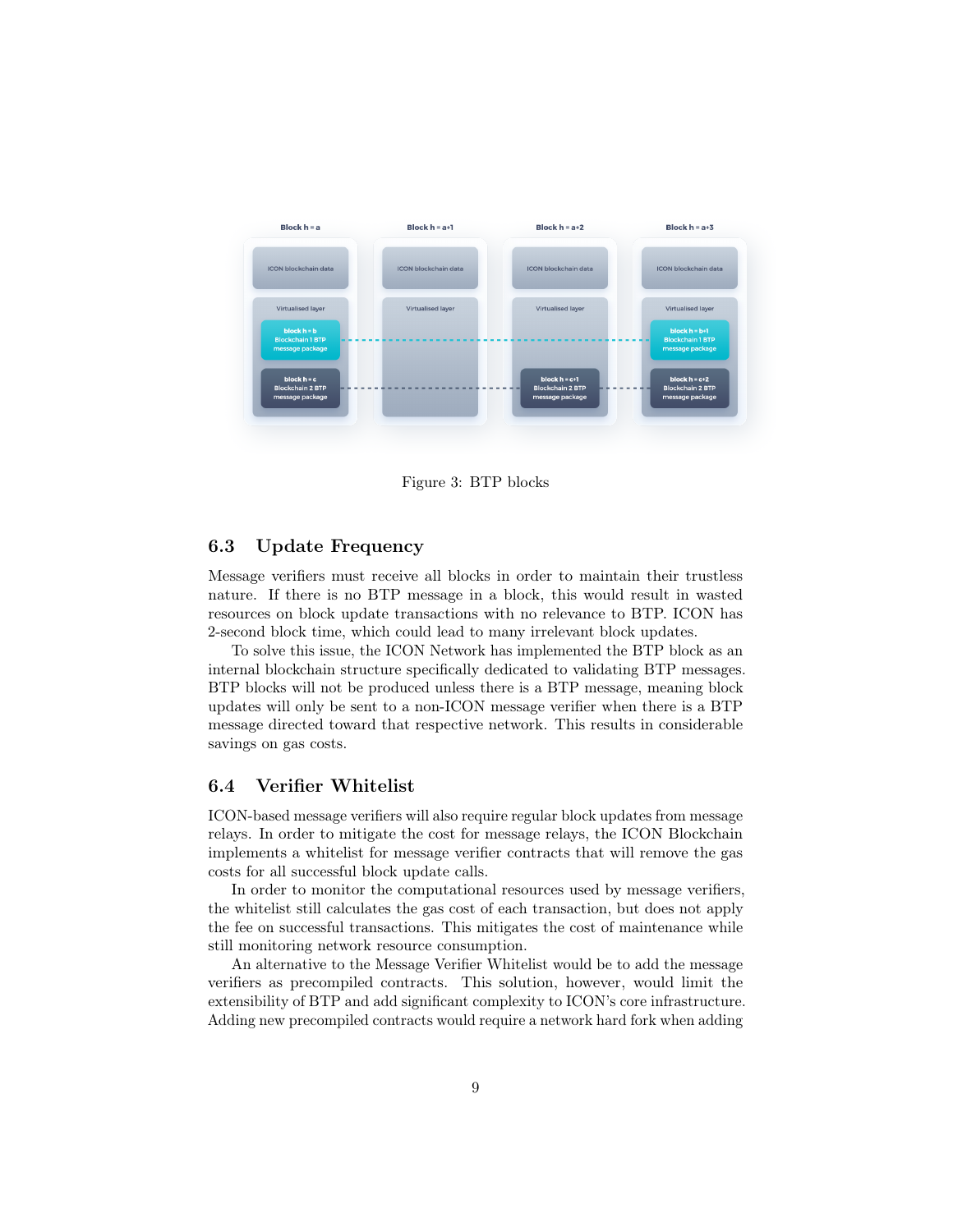a new BTP integration and the message verifiers would need to be written in Go, which is far more difficult than Java, Solidity or Rust.

# 7 Conclusion

Most existing cross-chain messaging protocols rely on trust assumptions to enable practical implementations. This paper proposes a hub-based light client model, in which an intermediary blockchain and an associated off-chain message relay system maintain on-chain light clients of all connected networks and route messages between the source and destination blockchains to enable cross-chain transactions.

The proposed solution includes the use of an on-chain light client responsible for verifying cross-chain messages. While on-chain light clients pose challenges of gas cost and maintenance, the ICON blockchain has been modified to support the proposed hub model, which mitigates the cost of maintenance and makes BTP the optimal solution for secure, cost-efficient and trustless cross-chain messaging.

Disclosure: The information described in this paper is preliminary and subject to change at any time. Furthermore, this paper may contain "forward-looking statements."[9](#page-9-6)

## References

- <span id="page-9-0"></span>[1] What is Wormhole?, <https://docs.wormholenetwork.com/wormhole/>
- <span id="page-9-1"></span>[2] Multichain introduction, [https://docs.multichain.org/](https://docs.multichain.org/getting-started/introduction) [getting-started/introduction](https://docs.multichain.org/getting-started/introduction)

- <span id="page-9-2"></span>[3] What is LayerZero, <https://layerzero.gitbook.io/docs/>
- <span id="page-9-3"></span>[4] Optics, <https://docs.celo.org/celo-codebase/protocol/optics>
- <span id="page-9-4"></span>[5] What is the Nomad Protocol?, <https://docs.nomad.xyz/>
- <span id="page-9-5"></span>[6] High-level Overview, <https://docs.cosmos.network>

<span id="page-9-6"></span> $^9\rm{Forward-looking}$  statements generally relate to future events or our future performance. This includes, but is not limited to, ICON's projected performance; the expected development of its business and projects; execution of its vision and growth strategy; and completion of projects that are currently underway, in development or otherwise under consideration. Forward-looking statements represent our management's beliefs and assumptions only as of the date of this presentation. These statements are not guarantees of future performance and undue reliance should not be placed on them. Such forward-looking statements necessarily involve known and unknown risks, which may cause actual performance and results in future periods to differ materially from any projections expressed or implied herein. ICON undertakes no obligation to update forward-looking statements. Although forward-looking statements are our best prediction at the time they are made, there can be no assurance that they will prove to be accurate, as actual results and future events could differ materially. The reader is cautioned not to place undue reliance on forward-looking statements.